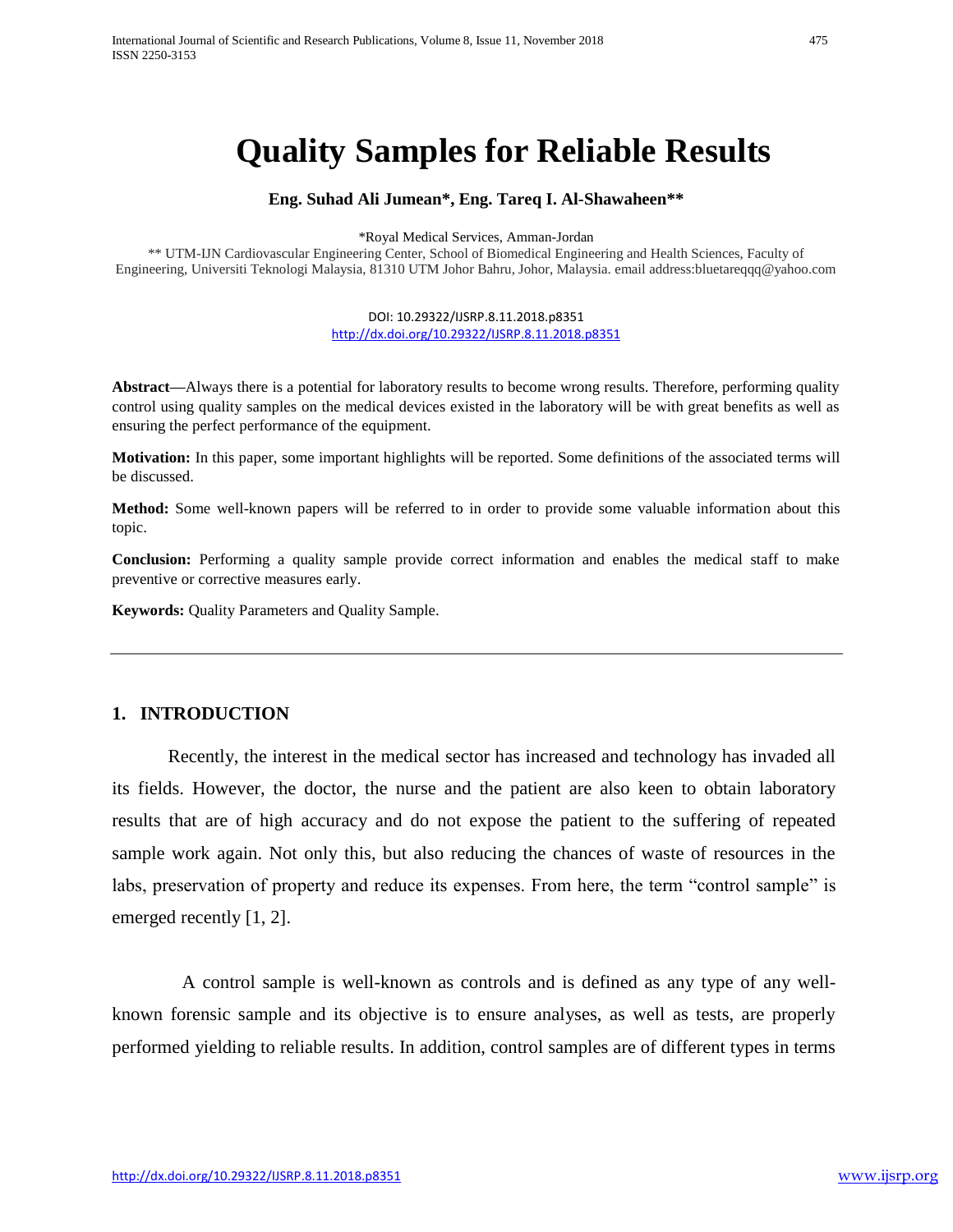of composition, identification, source and type. Researchers and scientists illustrate the importance of these samples in two approaches:

- i. Assure that a test run is valid.
- ii. Assure that results are reliable [3].

In the laboratory technology, control samples should be utilized in the execution of each inspection. Moreover, control samples should be addressed in the precise same technique as the test samples and are used to validate the test run[4]. Recently, each laboratory should employ its standards for run acceptance established on instructions from the manufacturer's kit (i.e. the negative and positive control provided with the kit) insert and in-lab validation of an external quality control sample.

#### **2. ANALYSES WORKFLOW**

Before the delivering of the first lab test, the journey starts. It starts with making a calibration to the devices. Some devices might be programmed in advance to make a self-test every morning at a specific time and some devices ask the technician to make the calibration because it may require some reagents. Each workflow involving different consecutive steps that modify depending on the sample type and iterate the sample until it is contingent to extract its information and turn it into actionable results. Challenges are within every step promptly regarded to the sample type and analysis technologies, and at each step, there is a high risk for things to go in the wrong direction. Therefore, performing accurate quality control is of high importance to ensure quality results and reliable interpretation[5].

In fact, there are four significant quality parameters which enable to characterize the quality of what is called the nucleic acid samples and these four parameters determined depending on the downstream application. The four parameters are: quantity, purity, size and sequence. Before considering the features embedded in these parameters, it is important to note the importance of the stability in these parameters. Indeed, various variation in these parameters may manipulate the experiments and impact the data quality as well as results interpretation. The variation in these parameters even small one could drive the assay to become a failure.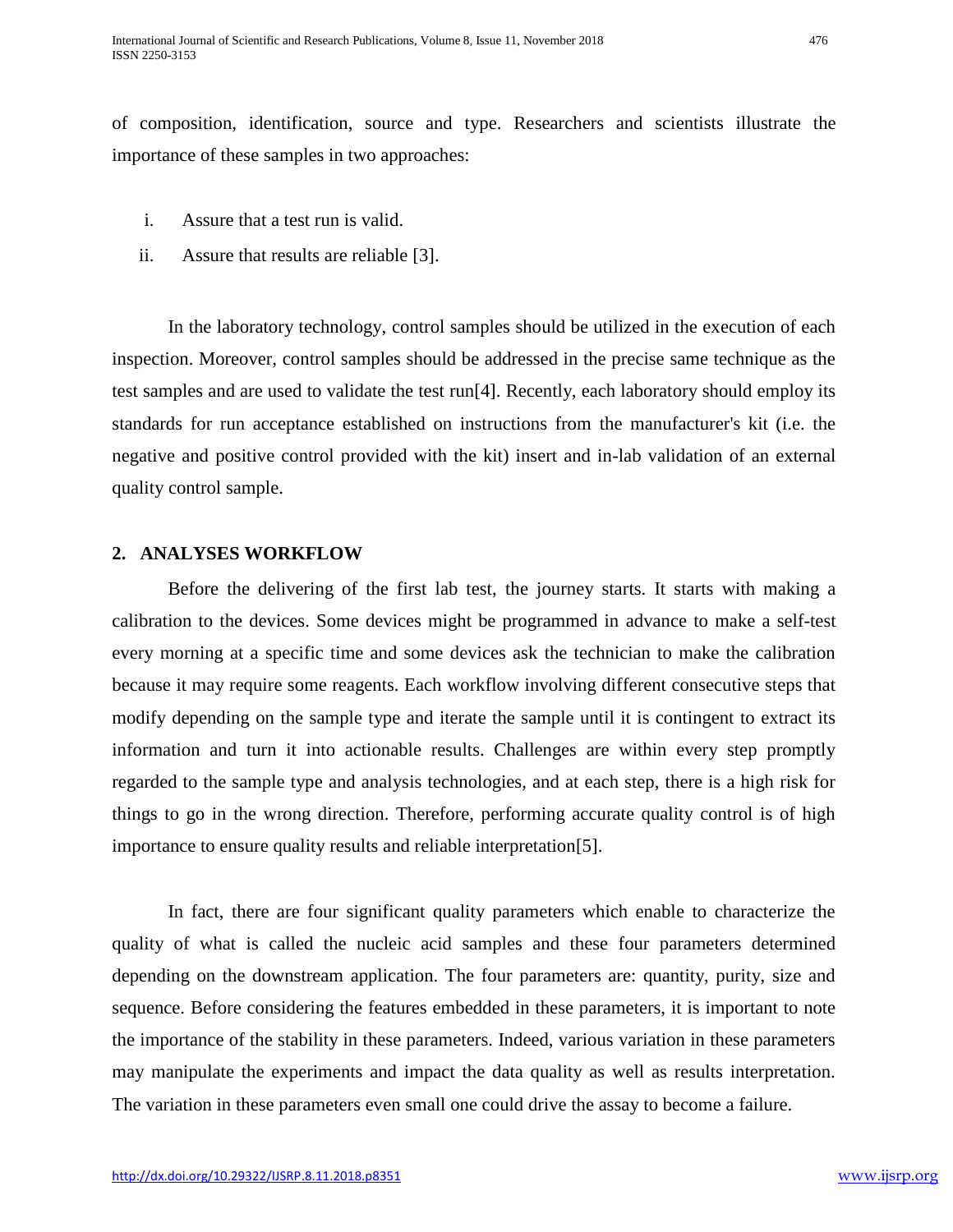The influence of the four significant parameters on downstream applications should be with great effort. This influence implies evaluating these parameters, performing quick and simple quality control of various measures and increase the chances of success on the assay[6].

 In general, quantity implies enough material to perform the assay. It is the first step to ensure the correct results. The technician should be able to determine the accurate sample quantification. However, the accidental estimation errors might impact the downstream assays. Figure (1) below shows three bottles with different materials to perform the assay and it is easily seen that first bottle on the right is the one with the suitable quantity.



Fig (1): Quantity Parameter

Another parameter impacts the results of an assay is the purity. It is the parameter that ensures that the sample does not contain any contaminants. As a consequence, impurities have a high risk to interpose with the downstream application. Figure (2) below illustrates this parameter and it is obvious that the bottle in the middle is the one with no contaminants.



Fig (2): Purity Parameter

An equally significant aspect is the size parameter. The size parameter can be defined as the right size of the distribution of the sample and ensuring that the sample is not degraded.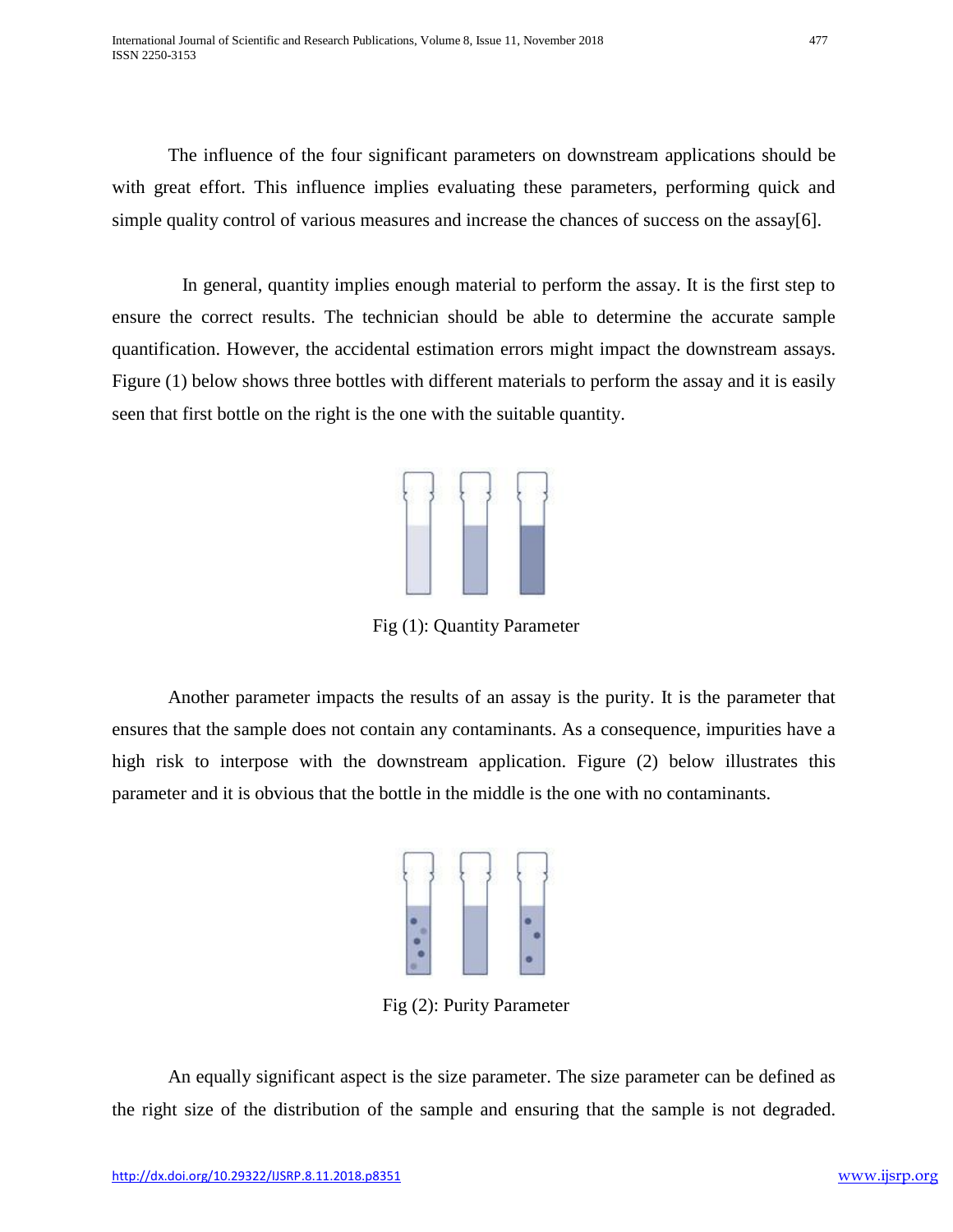Accordingly, estimating the size of the nucleic acid size distribution affords insights into the integrity of the sample, in addition, this action will distinguish any poor quality or any degraded samples that are not well performed for analysis. Figure (3) below shows the size parameter



Fig (3): Size Parameter

At last, the sequence is the fourth parameter. Performing this parameter enables the technician to assure that the sample is the with the right genotype. It is the final step; it is considered as the primary validation step. This parameter ensures that the technician is performing the full credit to obtain right results interpretation. Figure (4) below illustrates this parameter



Fig (4): Sequence Parameter

A lot of risks face the technicians of a laboratory when neglecting the principles of quality control in general and quality samples specifically. Performing these actions in the morning demand not more than a few minutes and does not cost a lot of money. On the contrary, performing these actions has the possibility to ensure that the technicians' task is performing the samples of the highest quality so, in other words, it might save the money as well as the time.

Validating everything associated with a quality control in its right way in the lab might ensure in advance stages a profitable investment. Also, it is very important to use highperformance tools to ensure the validity of the four significant parameters. Nowadays,